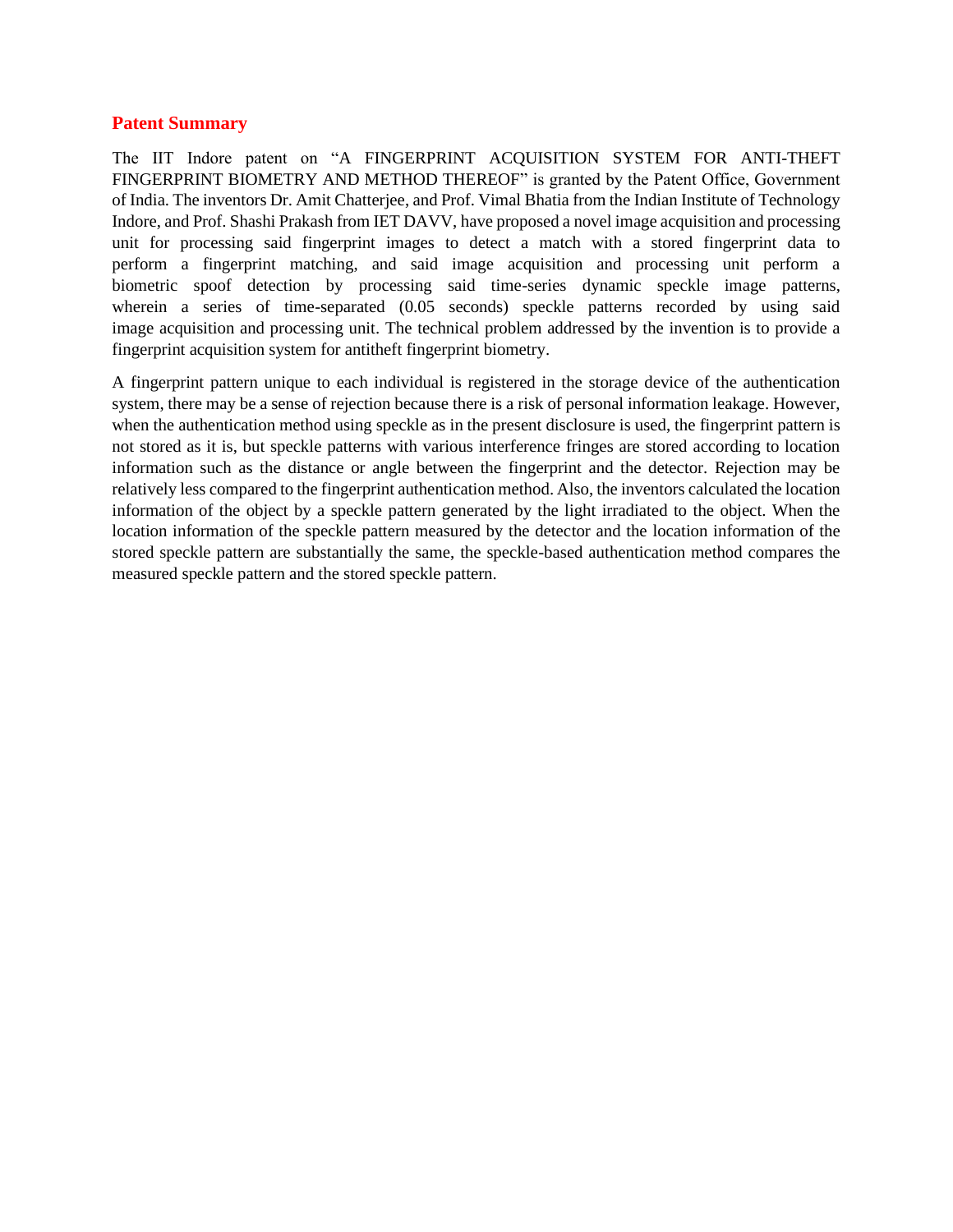## **For Immediate Release:**

**CONTACT:**  Contact Person- Prof. Vimal Bhatia Institution- Indian Institute of Technology Indore Email Address- [vbhatia@iiti.ac.in](mailto:vbhatia@iiti.ac.in) Website URL- <http://ee.iiti.ac.in/>

## **Grant of Patent from Electrical Engineering Department, IIT Indore**

Details: Indian Patent Application No.- 201721024430 Grant No.- 376417 Filing Date- July 11, 2017 Date of Grant- August 02, 2021 Title- A FINGERPRINT ACQUISITION SYSTEM FOR ANTI-THEFT FINGERPRINT BIOMETRY AND METHOD THEREOF Inventors- Dr. Amit Chatterjee, Prof. Vimal Bhatia, and Prof. Shashi Prakash

The IIT Indore patent on "A FINGERPRINT ACQUISITION SYSTEM FOR ANTI-THEFT FINGERPRINT BIOMETRY AND METHOD THEREOF" is granted by the Patent Office, Government of India. The inventors Dr. Amit Chatterjee, Prof. Vimal Bhatia and Prof. Shashi Prakash from the Indian Institute of Technology Indore have proposed the novel image acquisition and processing unit for processing said fingerprint images to detect a match with a stored fingerprint data to perform a fingerprint matching, and said image acquisition and processing unit perform a biometric spoof detection by processing said time-series dynamic speckle image patterns, wherein a series of time-separated (0.05 seconds) speckle patterns recorded by using said image acquisition and processing unit. The technical problem addressed by the invention is to provide a fingerprint acquisition system for antitheft fingerprint biometry.

In the case of a fingerprint authentication method used as a general authentication method, since a fingerprint pattern unique to each individual is registered in the storage device of the authentication system, there may be a sense of rejection because there is a risk of personal information leakage. However, when the authentication method using speckle as in the present disclosure is used, the fingerprint pattern is not stored as it is, but speckle patterns with various interference fringes are stored according to location information such as the distance or angle between the fingerprint and the detector. Rejection may be relatively less compared to the fingerprint authentication method. Also, the inventors calculated the location information of the object by a speckle pattern generated by the light irradiated to the object. When the location information of the speckle pattern measured by the detector and the location information of the stored speckle pattern are substantially the same, the speckle-based authentication method compares the measured speckle pattern and the stored speckle pattern.